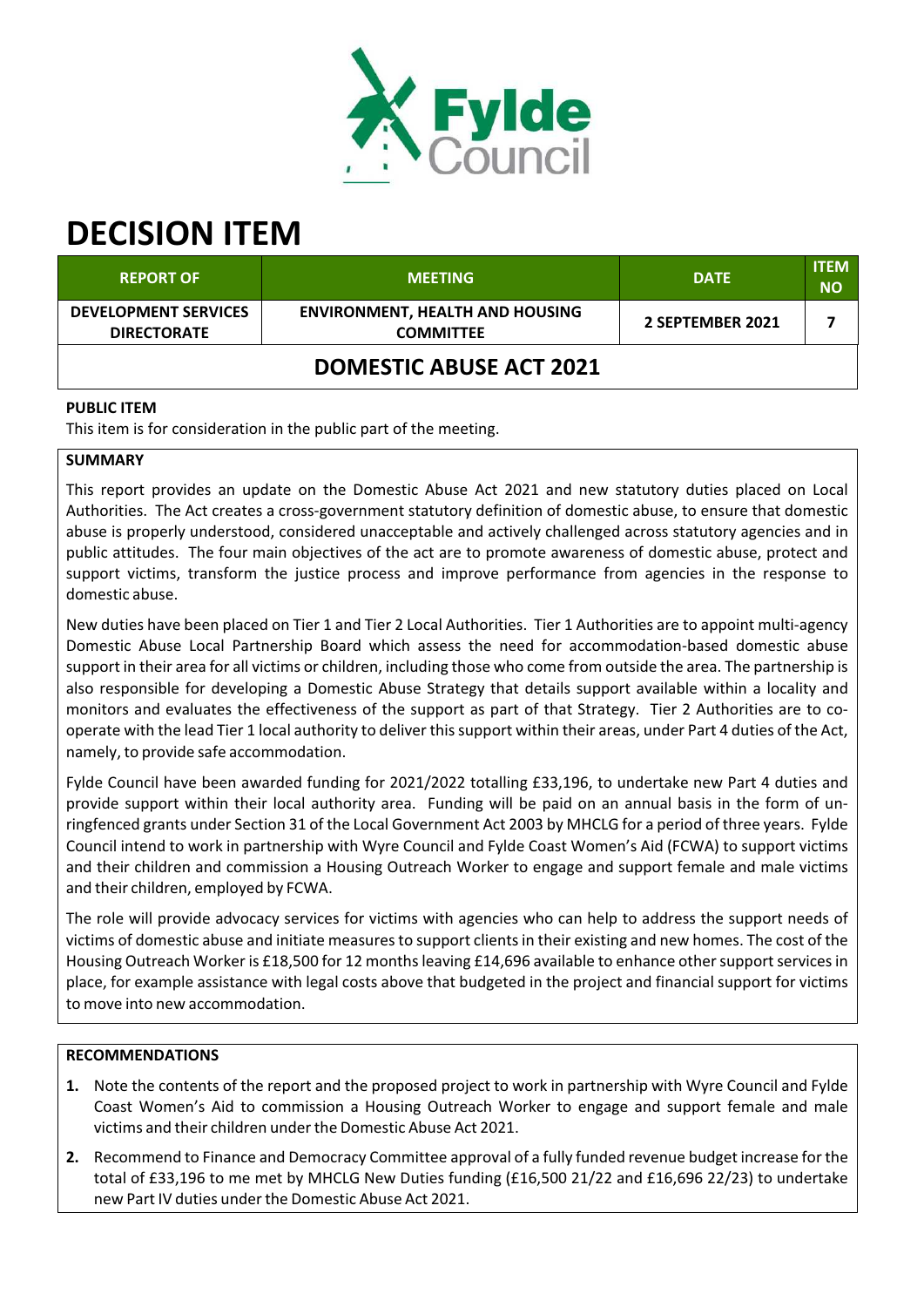## **SUMMARY OF PREVIOUS DECISIONS**

ents/Default.aspx" Environment, Health and Housing 15<sup>th</sup> June 2021 – Fylde Council handyperson and sanctuary pilot scheme

It was RESOLVED to;

1. Note the contents of the report and approve the Handy Person and Sanctuary Scheme pilot scheme proposed, in partnership with Preston Care and Repair, using existing revenue resources;

2. Committee are requested to disapply the rules to comply with the contract procedure on the basis that:

a. The pilot is required to gauge demand for both the Handyperson and Sanctuary service;

b. Preston Care and Repair are already running the minor aids and adaptations programme in Fylde;

c. The purpose of the pilot is to inform a competitive procurement of the Handyperson and Sanctuary Scheme in 2022 on completion of the 12 month pilot; and

3. Note that an evaluation of the Pilot will be presented to this Committee after 12 months.

## **CORPORATE PRIORITIES**

| Economy – To create a vibrant and healthy economy          |  |
|------------------------------------------------------------|--|
| Environment - To deliver services customers expect         |  |
| Efficiency $-$ By spending money in the most efficient way |  |
| Tourism – To create a great place to live and visit        |  |

#### **DOMESTIC ABUSE ACT 2021**

- 1. Domestic abuse is an abhorrent crime perpetrated on victims and their families by those who should love and care for them. This landmark Act will help transform the response to domestic abuse, helping to prevent offending, protect victims and ensure they have the support they need.
- 2. In December 2019 the Government was elected with a manifesto commitment to "support all victims of domestic abuse and pass the Domestic Abuse Bill" originally introduced in the last Parliament. The Bill aims to ensure that victims have the confidence to come forward and report their experiences, safe in the knowledge that the state will do everything it can, both to support them and their children and pursue the abuser.
- 3. The draft Bill underwent pre‐legislative scrutiny by a Joint Committee of both Houses of Parliament and published its report on the draft Bill on 14 June 2019. The Domestic Abuse Bill was then introduced in July 2019, was given a Second Reading in October 2019, but then fell with the dissolution of Parliament. In 2021 the Domestic Abuse Bill was reintroduced and received Royal Assent on the 29<sup>th</sup> April 2021.
- 4. **Four main objectives ofthe Domestic Abuse Act 2021:**
	- **1) Promote awareness** to put domestic abuse at the top of everyone's agenda, and raise public and professional awareness
	- **2) Protect and support** to enhance the safety of victims and the support that they receive
	- **3) Transform the justice process** to prioritise victim safety in the criminal and family courts, and review the perpetrator journey from identification to rehabilitation
	- **4) Improve performance** to drive consistency and better performance in the response to domestic abuse across all local areas, agencies and sectors
- 5. The Domestic Abuse Act is split into seven parts:
	- 1) Definition of "domestic abuse"
	- 2) The Domestic Abuse Commissioner
	- 3) Powers for dealing with domestic abuse
	- 4) Local Authority Support ‐ Safe Accommodation and Local Domestic Abuse Partnership Boards (Part 4 Duties)
	- 5) Protection for victims and witnessesin court
	- 6) Offencesinvolving violent or abusive behaviour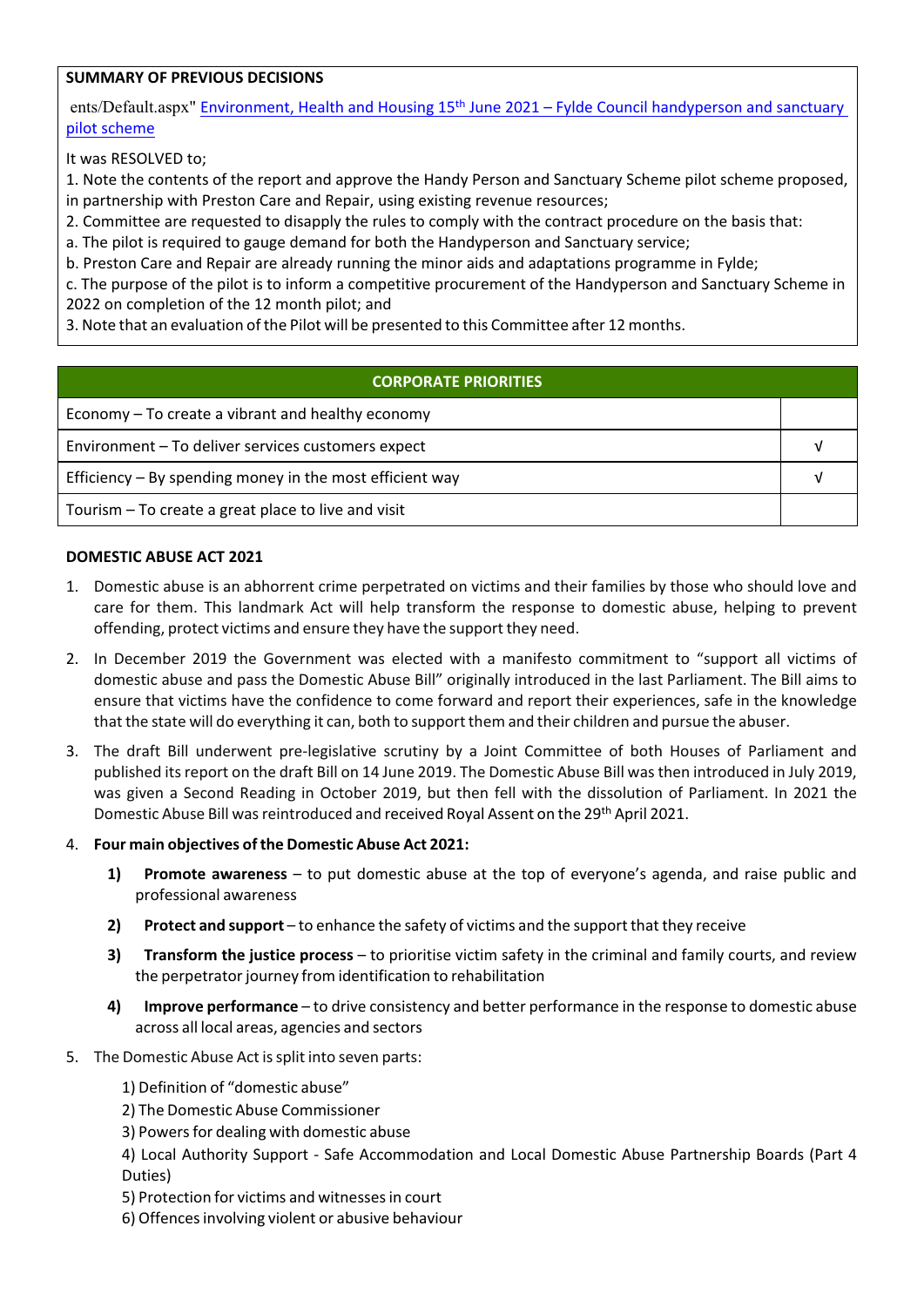7) Miscellaneous & General

*The Act creates, for the first time, a cross‐governmentstatutory definition of domestic abuse, to ensure that domestic abuse is properly understood, considered unacceptable and actively challenged across statutory agencies and in public attitudes.*

It is vital that in tackling domestic abuse, everyone, from statutory bodies to members of the public, has a *proper understanding of it and how to support and protect victims.*

A statutory definition of domestic abuse will help to do this, emphasising that domestic abuse is not just *physical orsexual violence, but can also be emotional, coercive or controlling, and economic abuse.*

*Victoria Atkins MP, Ministerfor Safeguarding*

- 6. The Statutory Definition of 'Domestic Abuse' is defined as, 'behaviour which is abusive by one person towards another person'. The persons have to be personally connected. Behaviour is to be regarded as 'abusive' if it consists of any of the following:
	- a. Physical orsexual abuse
	- b. Violent or threatening behaviour
	- c. Controlling or coerceive behaviour
	- d. Economic abuse
	- e. Psychological, emotional or other abuse.
- 7. To be 'personally connected' means individuals who are either married, civil partners, couples engaged to me married or have agreed to enter into a civil partnership, this who have been in an intimate personal relationship with one another or those who have a child or children to whom they each have parental responsibility or they are relatives.
- 8. The act places a statutory framework for the delivery of support to victims of domestic abuse and their children in safe accommodation and provides clarity over governance and accountability.
	- Places a duty on each Tier 1 local authority in England to appoint a multi‐agency Domestic Abuse Local Partnership Board which will consult as it preforms certain functions.
	- Assesses the need for accommodation‐based domestic abuse support in their area for all victims or children, including those who come from outside the area.
	- Develop a Domestic Abuse Strategy that details such support to cover the locality and monitor and evaluate the effectiveness of the strategy

#### **Funding linked to PartIV Duties – Tier 1 and Tier 2 local authorities**

- 9. Local Government in England operates under either a one tier system (unitary authority), or a two tier system (county and district councils). There are five types of local authority in England; county councils, district councils, unitary authorities, metropolitan districts and London boroughs.
- 10. Tier 2 councils are to co-operate with the lead Tier 1 local authority to deliver this support under the Part 4 duties (see paragraph 5). Funding has been received direct from central government to tackle identified needs with support and accommodation-based services, in each local authority area in 2021/22.
- 11. Funding issplit into two parts:

1. Support in safe accommodation: cost of the commissioned services, based on an estimate ofsupport unit costs and the level of unmet need forsafe accommodation.

- 2. Administrative new burdens: cost of delivering the new functions under the duty.
- 12. Fylde Council have been awarded funding for 21/22 totalling £33,196, linked to the New Duties under Part 4. Funding will be paid on an annual basis in the form of un-ringfenced grants under Section 31 of the Local Government Act 2003 by MHCLG for a period of three years. The new Duty Fund value is now confirmed by MHCLG for one year only. The funding will be available for 3 years, but the amount in years 2 & 3 depends on the spending review. After 3 years funding will be rolled in with the Local Government allocation.
- 13. Tier 1 and Tier 2 Local Authorities will need to develop a Domestic Violence Strategy that identifies their needs and how they will address those needs. LCC are the lead authority reporting to a wider Lancashire Domestic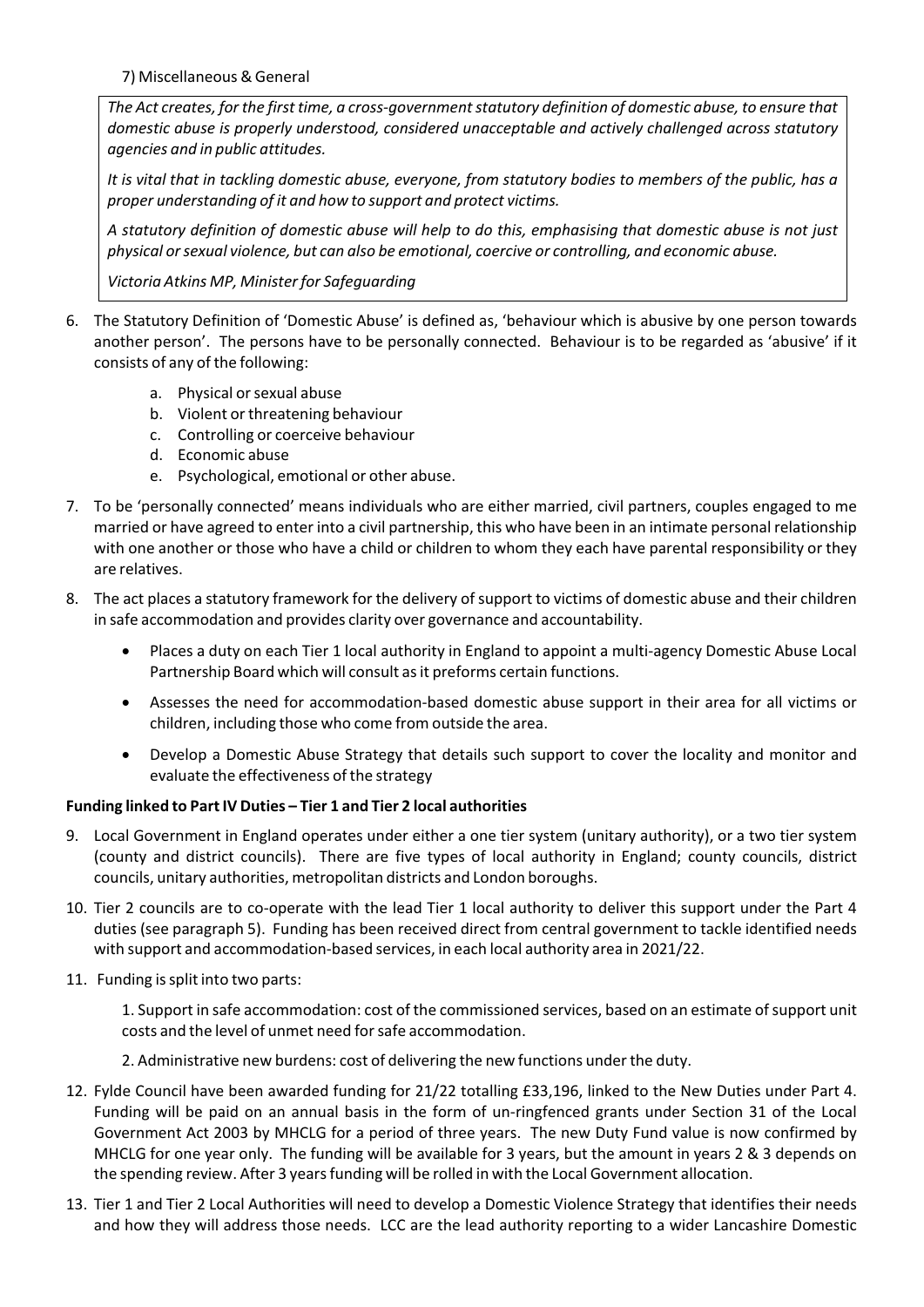Abuse Partnership Board.

### **Fylde Council, Wyre Council and Fylde Coast Women's Aid**

- 14. Fylde Council, in order to take forward the new Part 4 duties placed on Tier 2 local authorities under the Domestic Abuse Act, are proposing to work across Wyre and Fylde local authorities in partnership with Fylde Coast Women's Aid to support victims and their children.
- 15. Fylde Coast Women's Aid (FCWA) offers free advice and support to individuals living in Blackpool, Fylde and Wyre who are experiencing or have experienced domestic abuse, stalking and child sexual exploitation.
- 16. The project will commission a Housing Outreach Worker to engage and support female and male victims and their children, employed by FCWA. This will enable smooth signposting to support services and work jointly with each local authority housing service for re-housing options. The post will be initially for 12 months, with possible extension for a further 2 year's once the value of New Duty Fund, for years 2 and 3 has been confirmed (paragraph 11).
- 17. The project will provide training for housing staff and other teams within the local authority who may come across domestic abuse situations and require an insight into the warning signs, support required and actions to take.
- 18. Each local authority will commission Sanctuary Schemes separately to support households experiencing domestic violence. Fylde Council currently have a pilot in operation with Preston Care and Repair to operate a Handyperson and Sanctuary Scheme.
- 19. The Sanctuary Scheme is designed to enable victims of domestic abuse to remain in their own homes, where it is safe for them to do so and where it is their choice. The service also ensures that when clients move into their new home security measures can be installed. The service is designed to offer another option for those who would otherwise have to move home and leave everything and everyone behind at a time when they need the support networks the most.
- 20. A legal expenses budget will be held by FCWA to assist clients where applicable with non-molestation orders, occupation orders and prohibitative steps. The £4000 for legal feesis a figure suggested by FCWA, however this can be increased based on demand as the project moves forward.
- 21. Table 1 below details the project costings. Funding required for the Housing Outreach Worker £18,500 leaving £14,696 funding available for additional monies required under the sanctuary scheme, additional legal costs to the project if required, rent bond and rent in advance and financial support with essential items.
- 22. Project monitoring meetings will be held bi-monthly to discuss the project, workload and emerging barriers and lessons learnt, in order to inform the project in future years and assist in developing a DV Strategy for Fylde and Wyre Authorities.

| <b>HOUSING OUTREACH WORKER FYLDE AND WYRE</b>             |            |  |
|-----------------------------------------------------------|------------|--|
| <b>Salary</b>                                             | £23,500.00 |  |
| ΝI                                                        | £1,890.00  |  |
| <b>Pension</b>                                            | £1,175.00  |  |
| <b>Mobile Phone</b>                                       | £360.00    |  |
| Travel                                                    | £600.00    |  |
| <b>Training</b>                                           | £500.00    |  |
| IT System/HR/Insurance costs                              | £600.00    |  |
| <b>Management Uplift/ Overhead costs</b>                  | £4,294.00  |  |
| Legal cost support administered by FCWA - non molestation | £4,000     |  |
| orders, occupation orders and prohibitative steps         |            |  |
| Total costs for 12 month post                             | £36,919    |  |
| <b>Contribution Fylde and Wyre</b>                        | £18,500    |  |

23.

23. Appendix 1 contains the job description and advert for the Housing Outreach Support Worker. The role of the worker is essential to act as the first point of contact for all referrals into the Housing Outreach Service. The worker will identify and assess the risks and needs of domestic abuse victims using an evidence‐based